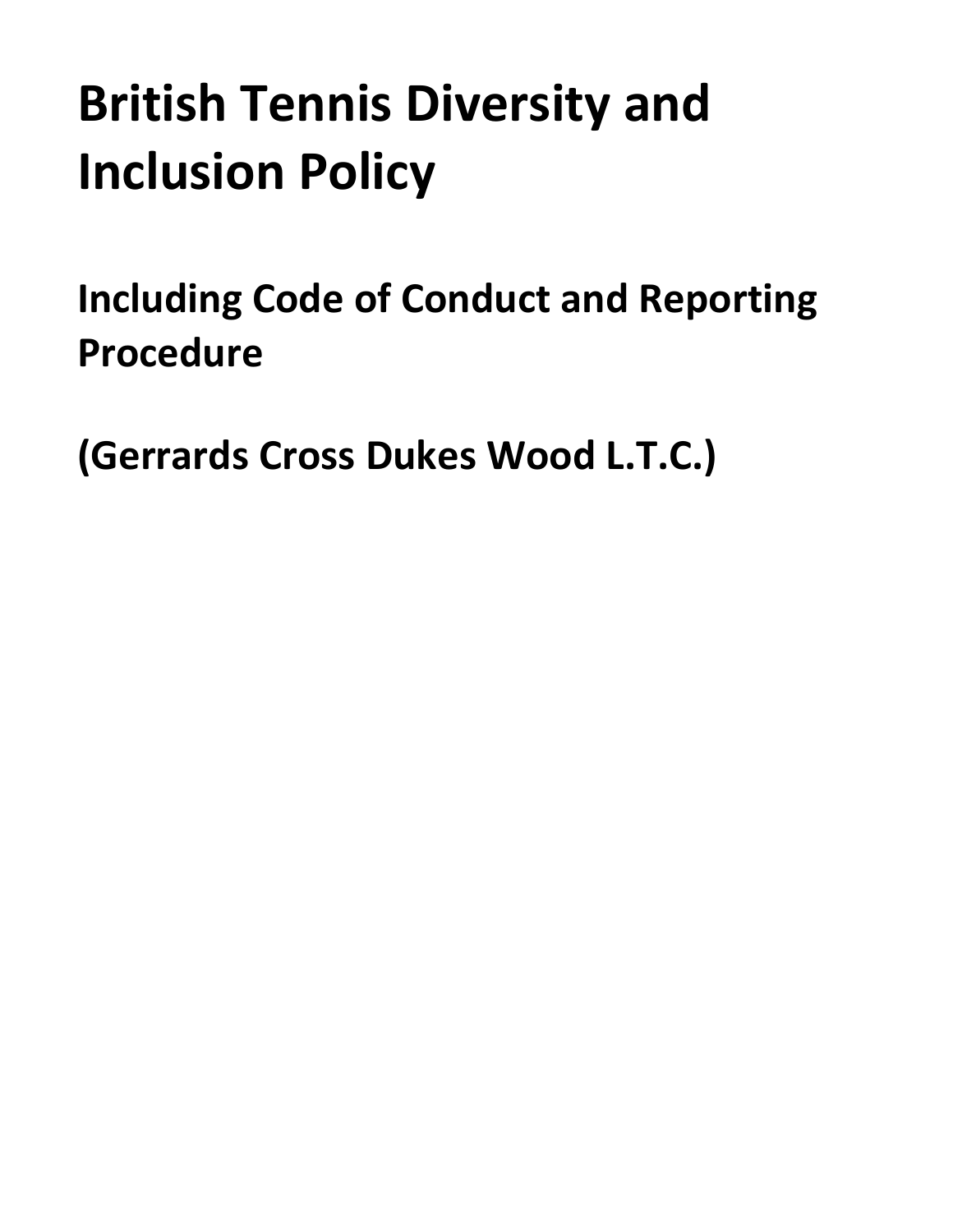## **Concern Reporting Procedure**

Anyone who has concerns that they or someone else is being discriminated against or has been a victim of discriminatory language or behaviour should:

| <b>Respond</b> | Listen carefully to what the person is telling you. Do not interrupt; keep questions to a<br>minimum; do not promise to keep the information secret                                                                                                                                                                                                                                                                                                                          |                                                                                                                                                                                                                                                                                                                                                                                                                                                                                                                                                             |
|----------------|------------------------------------------------------------------------------------------------------------------------------------------------------------------------------------------------------------------------------------------------------------------------------------------------------------------------------------------------------------------------------------------------------------------------------------------------------------------------------|-------------------------------------------------------------------------------------------------------------------------------------------------------------------------------------------------------------------------------------------------------------------------------------------------------------------------------------------------------------------------------------------------------------------------------------------------------------------------------------------------------------------------------------------------------------|
| <b>Refer</b>   | Is someone in immediate danger?<br><b>YES</b><br>Call the police (999)<br><b>THEN</b>                                                                                                                                                                                                                                                                                                                                                                                        | <b>NO</b><br>Talk to the club's Welfare Officer in confidence<br>ValTwinning 07792 597793<br>dwltc.welfare@gmail.com ;<br>Talk to the LTA Safeguarding Team * (020 8487<br>7000) as soon as possible [Mon-Fri, 9am-5pm]. If<br>the Safeguarding Team is unavailable and you want<br>advice before the next working day, call the NSPCC<br>(0808 800 5000) or Parent Line Scotland (0800 028<br>2233) if your concerns is about a child.<br>If your concern us about an adult ask them for<br>details of your Local Authority Adult Social Care<br>Services. |
|                |                                                                                                                                                                                                                                                                                                                                                                                                                                                                              | Hate crime can alternatively be reported through<br>True Vision at www.report-it.org.uk                                                                                                                                                                                                                                                                                                                                                                                                                                                                     |
| <b>Record</b>  | Write an objective account of your concerns immediately using the Reporting a Concern Form<br>found on the safeguarding page. Send it to the Safeguarding Team within 48 hours of the<br>concern/disclosure (safeguarding@lta.org.uk)<br>Handling a concern/disclosure can be emotionally difficult. If you would like to talk to someone<br>after making a concern/disclosure, contact the LTA Safeguarding Team by phone 020 8487 7000<br>or email safeguarding@Ita.org.uk |                                                                                                                                                                                                                                                                                                                                                                                                                                                                                                                                                             |
|                |                                                                                                                                                                                                                                                                                                                                                                                                                                                                              |                                                                                                                                                                                                                                                                                                                                                                                                                                                                                                                                                             |

Tennis Wales Safeguarding Lead (029 2046 3335) Tennis Scotland Safeguarding Lead (0131 444 4154).

(See appendix C for more details on what to do if a disclosure from a child or adult at risk is made to you)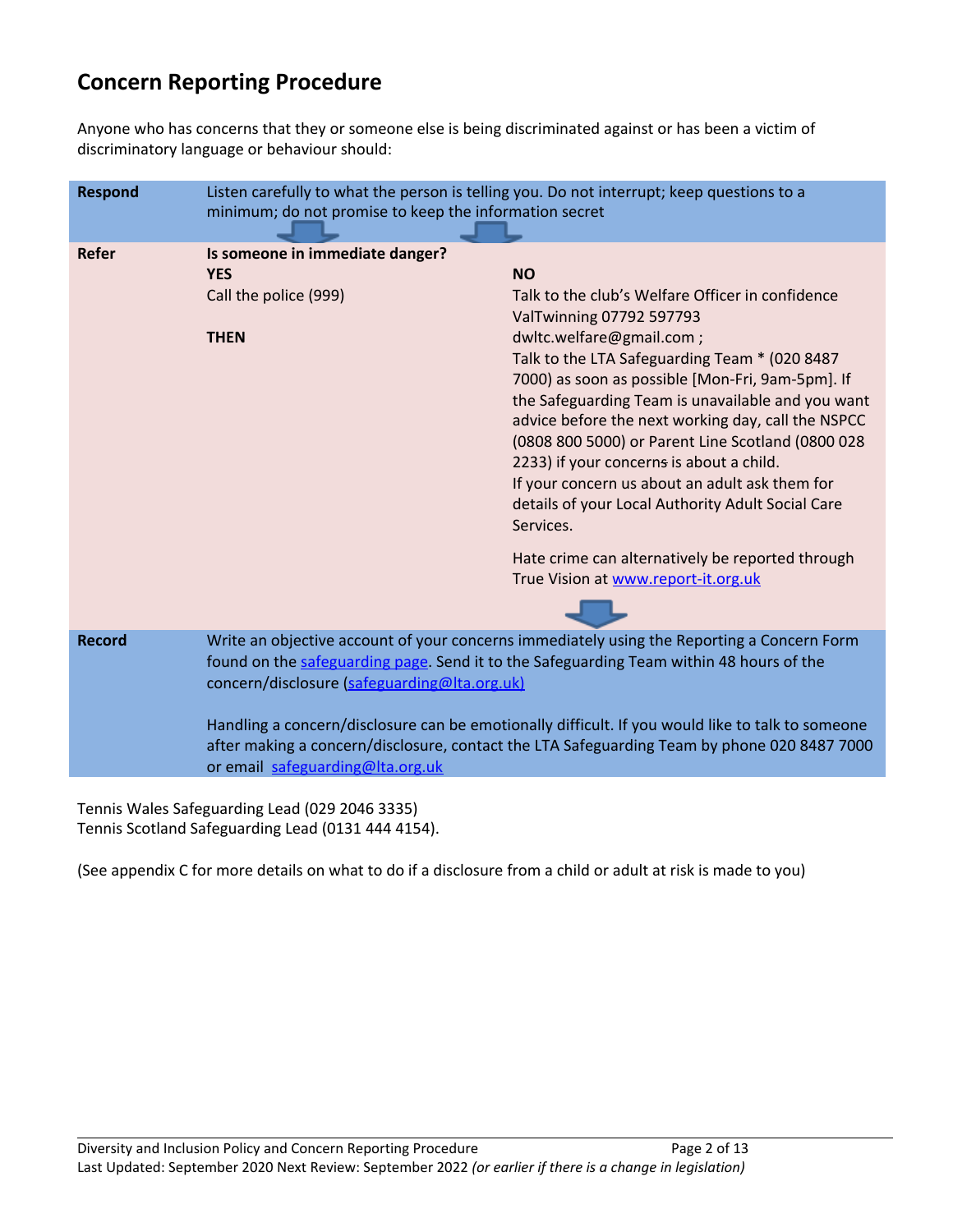#### **Diversity and Inclusion in Gerrards Cross Dukes Wood L.T.C.**

This Policy sets out our commitment and includes our Safe and Inclusive Standards, Code of Conduct (page 8) and Reporting Procedure (page 2) and it supports our overall aims for diversity and inclusion that are to ensure that:

- Tennis is diverse and inclusive
- Diversity and inclusion are embedded in our club's culture and our behaviours
- We create a culture where inclusive leadership thrives
- We take a proactive approach using positive action to ensure that communities and individuals are valued and able to achieve their full potential.

To achieve these aims we believe that everyone involved in Tennis has a vital role to play in promoting diversity and inclusion and we ask everyone to become Safe and Inclusive Tennis Champions – proactively promoting Safe and Inclusive tennis and taking action against all forms of discrimination.

We are proud to have a Diversity and Inclusion Policy that demonstrates our commitment to making tennis diverse and inclusive. The commitment to Diversity and Inclusion is upheld by all - Lawn Tennis Association (LTA), Tennis Scotland, Tennis Wales and the Tennis Foundation.

These commitments are fully supported by the Gerrards Cross Dukes Wood L.T.C. Committee.

Together we can make a positive difference to people from different backgrounds to participate in Tennis at our club.

Thank you.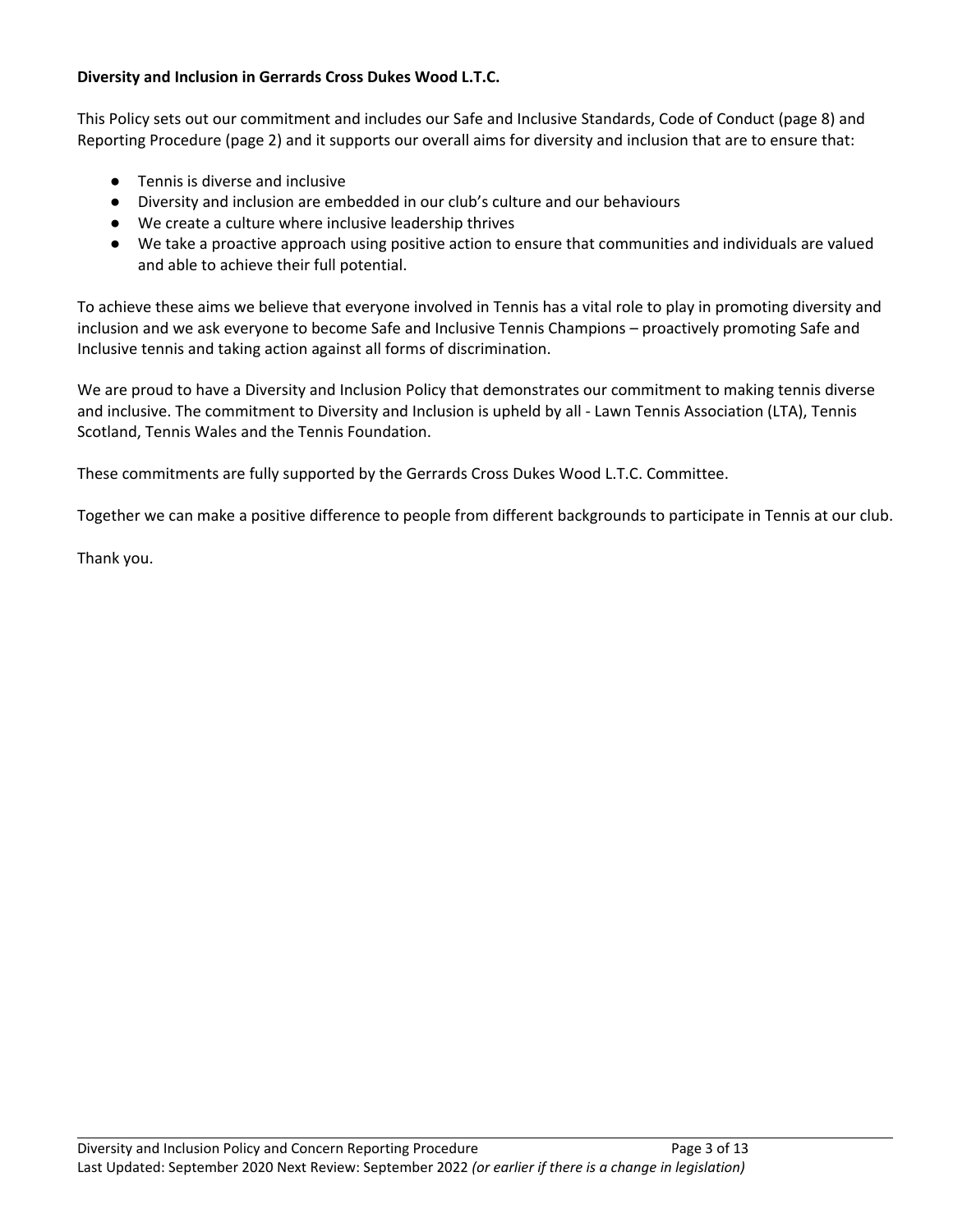#### **Diversity and Inclusion Policy**

#### **1. Policy Statement**

This Diversity and Inclusion Policy, Standards, Code of Conduct and Reporting Procedure are applicable to Gerrards Cross Dukes Wood L.T.C.and is based on similar policies of:

- The Lawn Tennis Association (LTA)
- Tennis Scotland
- Tennis Wales
- The Tennis Foundation.

As a club we contribute actively to enable more people to play tennis more often, in a manner that it is safe, inclusive, and fair. This applies regardless of a person's age, disability, gender reassignment status, sex, marital or civil partnership status, pregnancy or maternity, race, sex, sexual orientation, religion, race or sexual orientation, socio-economic status or any other background.

We recognise that many concerns and/or disclosures may have both safeguarding and diversity and inclusion elements to them. This policy reflects this through its reporting procedures, which replicate the safeguarding concern reporting procedures.

This Policy strives to minimise risk and support our venue, programmes, events and individuals to deliver and experience a positive tennis experience for everyone. The Reporting Procedures in page 2 outlines how to respond to safeguarding or discrimination concerns/disclosures.

#### **2. Use of Terminology**

We have adopted the following definitions to explain our approach to diversity and inclusion in tennis:

**Discrimination** – treating someone in a less favourable way and causing them harm, because of their age, disability, gender reassignment, marriage or civil partnership, pregnancy or maternity, race, religion or belief, sex or sexual orientation

**Diversity** – acknowledging, celebrating and respecting the differences between groups of people and between individuals. We will work to ensure that people can be assured of an environment in which their rights, dignity and individual worth are respected, and in particular that they are able to enjoy their sport without the threat of intimidation, victimisation, harassment or abuse.

**Harassment** – unwanted conduct related to a relevant protected characteristic, which has the purpose or effect of violating an individual's dignity or creating and intimidating, hostile, degrading, humiliating or offensive environment for that individual or creates an intimidating, hostile, degrading, humiliating or offensive environment. The focus is on the perception of the complainant not the intent of the perpetrator. Employees can complain of behaviour they find offensive even if it is not directed at them.

**Inclusion** – ensuring that tennis is equally accessible to any member of the community so they can be fully involved in whatever capacity they choose; and that they are supported to achieve their potential in any capacity e.g. player, employee, volunteer, coach or official. We will work to ensure that people have a genuine and equal opportunity to participate to the full extent of their own ambitions and abilities, that they feel respected and valued and are not singled out, with regard to their age, disability, gender reassignment status, sex, marital or civil partnership status,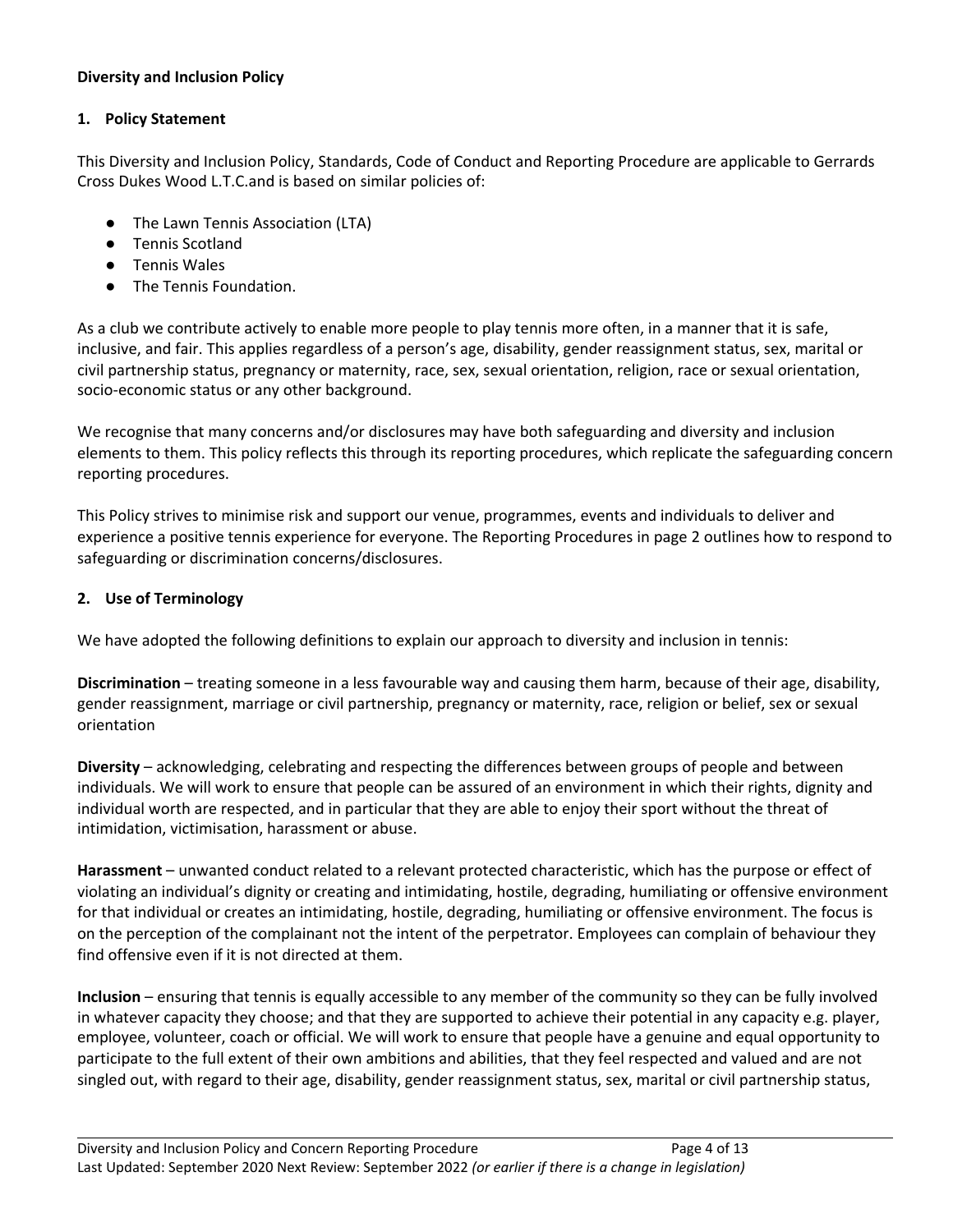pregnancy or maternity, race, sex, sexual orientation, religion, race or sexual orientation, socio-economic status or any other background.

**Positive action** – Gerrards Cross Dukes Wood L.T.C. is committed to taking positive steps to counteract the effects of physical or cultural barriers – whether real or perceived – that restrict the opportunity for all sections of the community to participate equally and fully. We will ensure that we institute, support or contribute to appropriate measures or initiatives that enable access to tennis and participation in associated activities by people from any group that is under-represented in tennis or has difficulty accessing it and that they can do so with dignity or without being singled out.

(See Appendix A for full glossary of terms)

#### **3. Scope**

Gerrards Cross Dukes Wood L.T.C. has direct safe and inclusive responsibility for:

- Staff, consultants, coaches and officials they employ;
- Volunteers, including board members and councillors they recruit;
- Venues they own;
- Events and programmes they run; and
- Ensuring all accreditation requirements are met by accredited coaches, officials and venues.

We recommend and support the development of good diversity and inclusion practice to:

- Accredited coaches, officials and venues;
- Players, parents and carers;
- Volunteers recruited by other organisations;
- Venues hired by or on our behalf
- Club Events.

This Policy is in line with national legislation (see appendix B for details of the relevant legislation) and applicable to our club, specifically to every person and place that we have direct safe and inclusive responsibility for.

#### **4. Responsibility for implementation of the Diversity and Inclusion Policy**

#### **Diversity and inclusion is everyone's responsibility: not responding to discriminatory or unacceptable language and behaviour is not an option.**

- The club's Committee and Chair have overall accountability for this Policy and Reporting Procedure, for being the strategic lead on diversity and inclusion and for ensuring compliance with the relevant legislation (see Appendix for details).
- The club's chair Erin Harris and Welfare Officer Val Twinning have overall responsibility for implementation of the policy.
- The Chair and Welfare Officer of the club are responsible for updating this Policy and Reporting Procedure in line with legislative and organisational developments; and develop a strategic and proactive approach to diversity and inclusion and respond to discrimination concerns.
- The Gerrards Cross Dukes Wood L.T.C. Club's Welfare Officer Val Twinning is responsible for supporting the club to identify where diversity and inclusion support is required; to implement safe and inclusive procedures; promote diversity and inclusion principles, including the Safeguarding and Reporting Procedure, to all the venues they manage, programmes, events and individuals including players, parents and carers.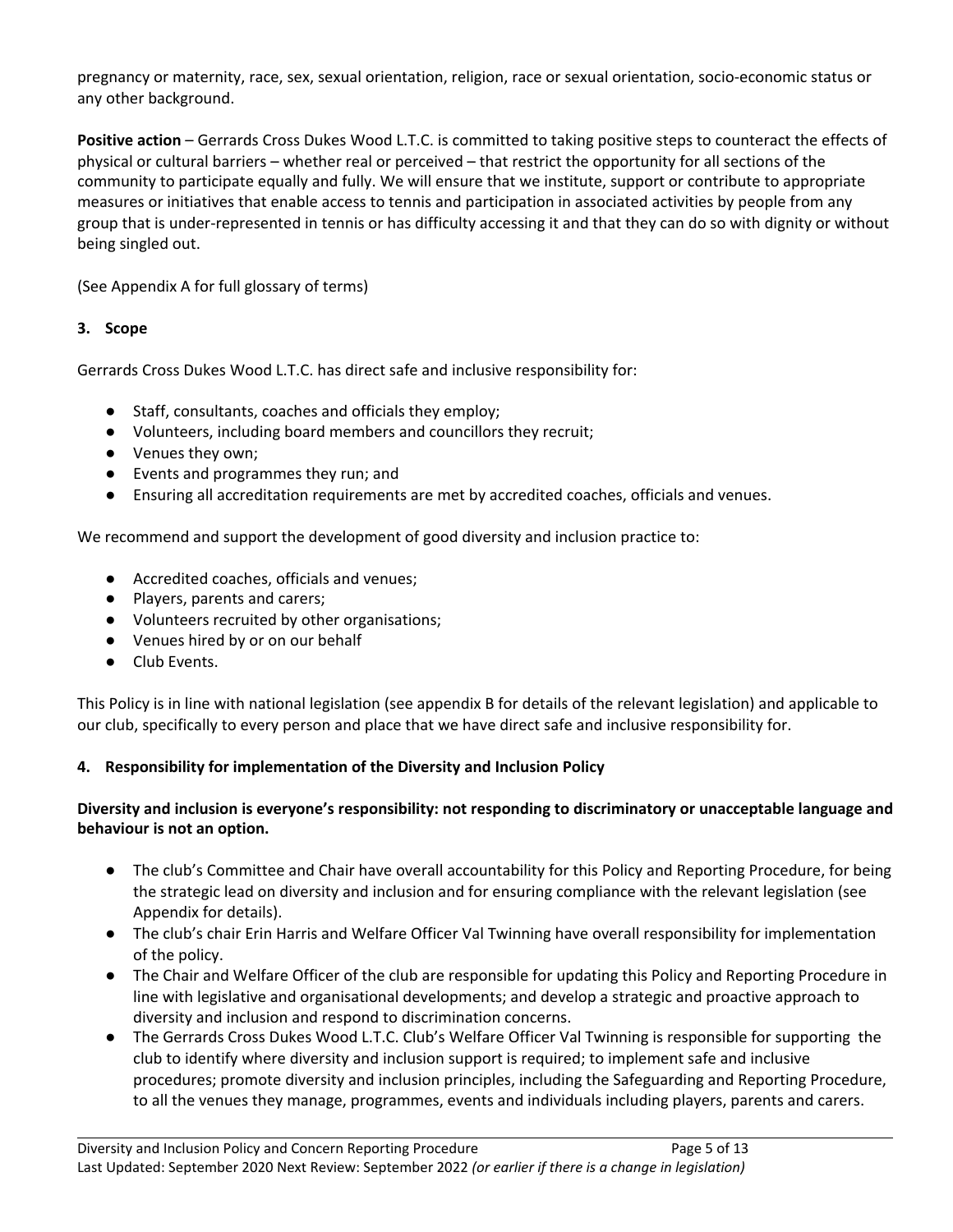- All staff, consultants, coaches, officials and volunteers involved in tennis are responsible for raising diversity and inclusion concerns with the club's Welfare Officer to start with; then the Safe and Inclusive Tennis team if applicable, as outlined in the Reporting Procedure.
- Players, parents and guardians are responsible for upholding the Code of Conduct and Reporting Procedure.
- The Gerrards Cross Dukes Wood L.T.C. committed to:
	- $\circ$  formally adopt this policy,
	- $\circ$  take steps to ensure that our committee, members, participants and volunteers behave in accordance with the policy, including where appropriate taking disciplinary action under our constitution;
	- $\circ$  ensure that access to membership as well as access to participation is open and inclusive;
	- $\circ$  publish accurate information about the location and accessibility of our facilities; and
	- $\circ$  support measures and initiatives that British Tennis may institute or take part in to advance the aims of this policy as part of our commitment to our LTA membership.

Where there is a diversity and inclusion concern/disclosure:

● The individual who is told about, hears, or is made aware of the concern/disclosure is responsible for following the Concern Reporting [Procedure](#page-0-0) above

#### **5. Breaches of the Diversity and Inclusion Policy, Standards, Code of Conduct and Reporting Procedure**

Where there are concerns that diversity and inclusion good practice has not been followed, all staff are encouraged to follow the club's whistleblowing policy; consultants, coaches, officials, volunteers and players are encouraged to:

1. Complain directly to the person or organisation and seek resolution. In the first instance, this can often resolve many disputes or concerns.

2. If required, you can contact the LTA Safeguarding Team: safeguarding@lta.org.uk - they can assist in liaising with the club and investigating the matter. Alternatively, the NSPCC Whistleblowing advice line: 0800 028 0285; help@nspcc.org.uk can be contacted.

3. Seek further advice from the Equality Advisory Support Service a call on 0808 800 0082. For further information their website is: http://www.equalityadvisoryservice.com/app/ask

If someone comes to you with a concern around discrimination, listen to their complaint, reassure them and advise them of the routes listed above (1-3).

Breaches of this Policy and/or failure to comply with the outlined responsibilities may result in the following by the LTA, Tennis Scotland, Tennis Wales and/or the Tennis Foundation:

- Venues Potential removal of LTA accreditation
- Staff disciplinary action leading to possible dismissal and legal action.
- Contracted consultants, officials and coaches termination of current and future roles within all four organisations and possible legal action.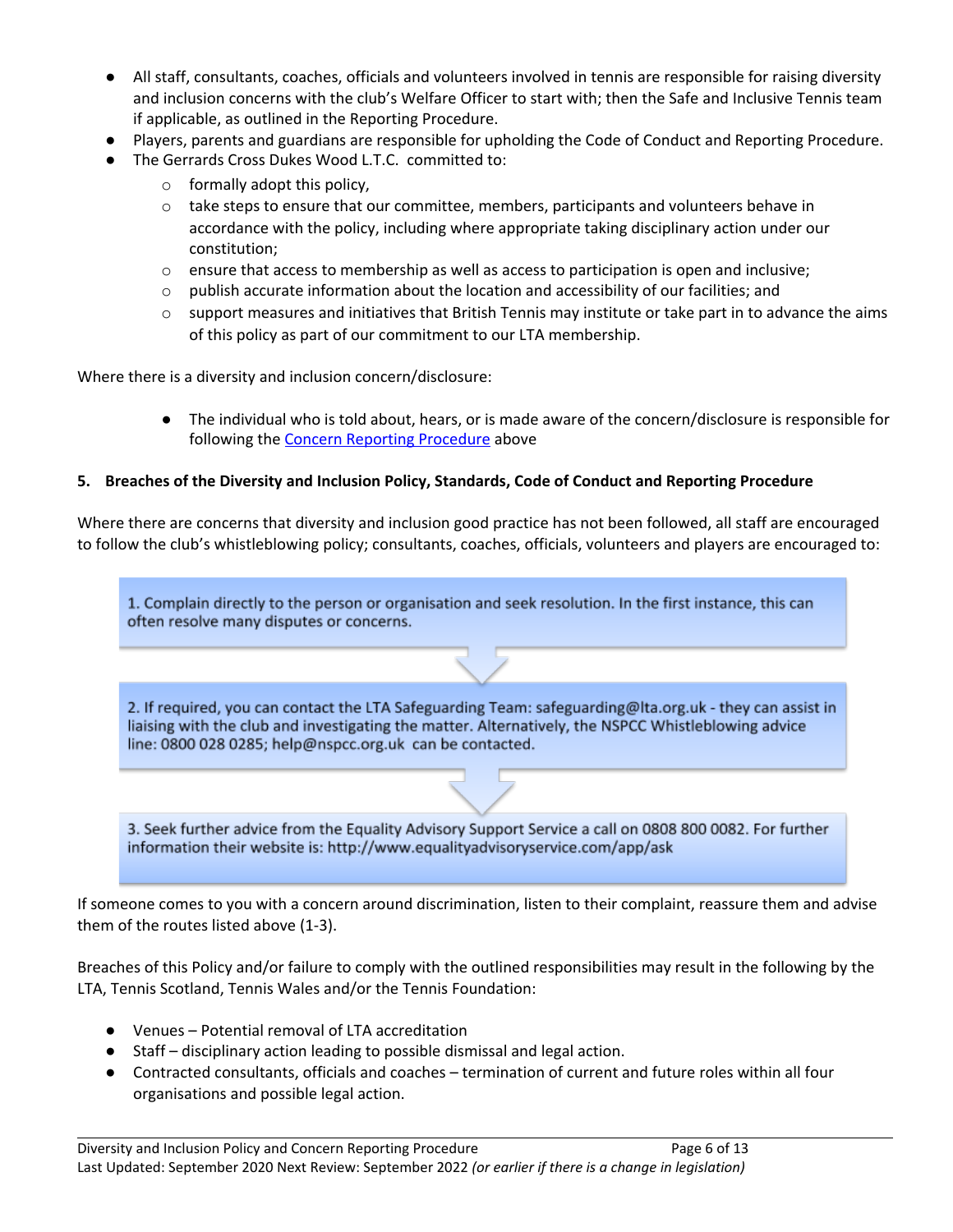● Recruited volunteers, including councillors and board members – termination of current and future roles within all four organisations and possible legal action.

Actions taken by staff, consultants, volunteers, officials, coaches, venues, clubs and/or events outside of the LTA, Tennis Scotland, Tennis Wales and/or the Tennis Foundation that are seen to contradict this Policy may be considered a violation of this Policy.

Where an appeal is lodged in response to a safeguarding decision made by the LTA Safeguarding Team and Safeguarding and Protection Committee and/or Licensing and Registration Committee, an independent appeal body such as Sport Resolutions may be used. Their decision is final.

#### 6. **Related policies and guidance**

- Safeguarding Policy
- Data Protection Policy
- Complaints Policy
- Whistle-blowing Policy
- And others as may be identified from time to time.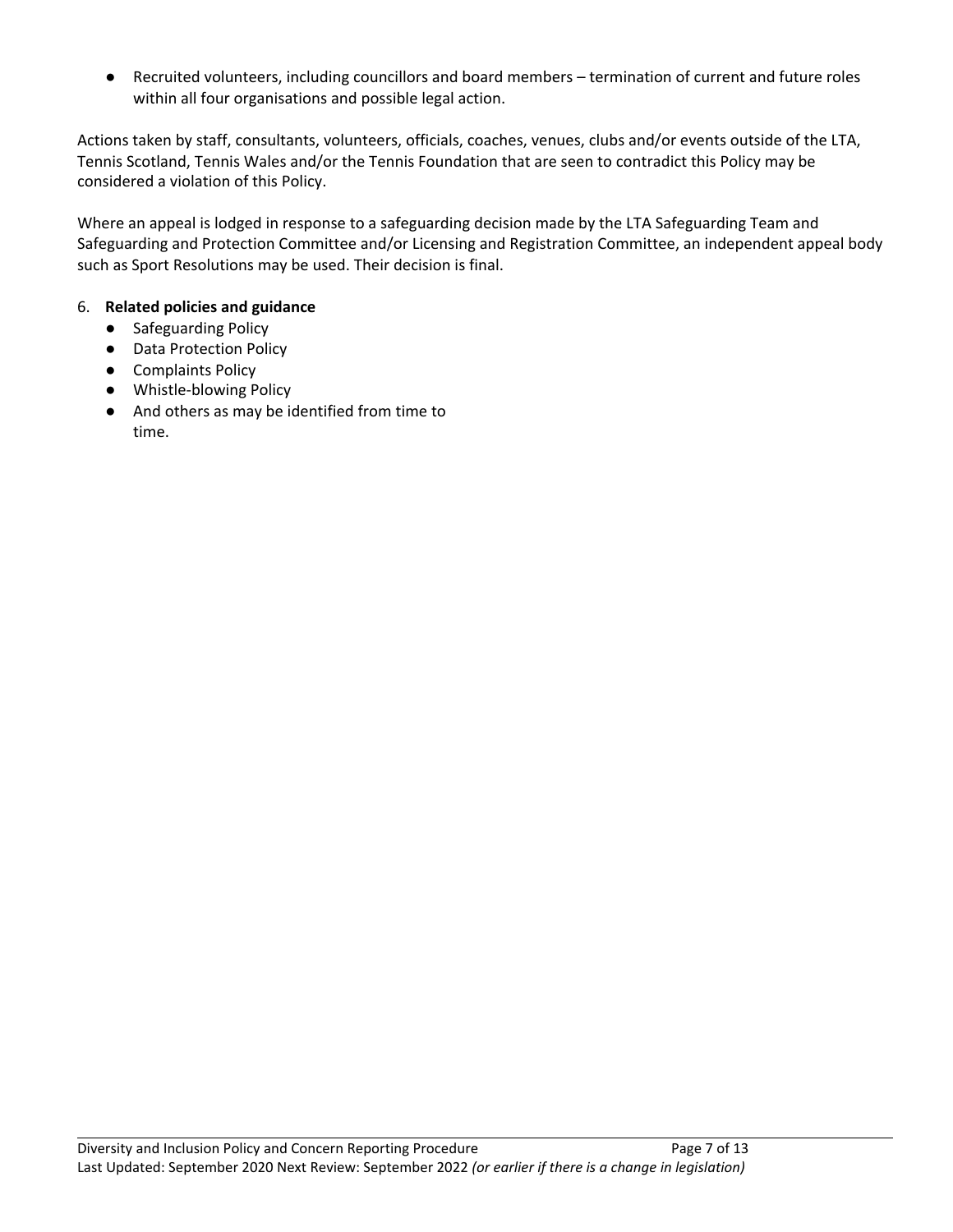## **Codes of Conduct**

#### **All members of staff and volunteers agree to:**

- Prioritise the well-being of all children and adults at risk at all times
- Treat all children and adults at risk fairly and with respect
- Be a positive role model. Act with integrity, even when no one is looking
- Help to create a safe and inclusive environment both on and off court
- Not allow any rough or dangerous behaviour, bullying or the use of bad or inappropriate language
- Report all allegations of abuse or poor practice to the club Welfare Officer
- Not use any sanctions that humiliate or harm a child or adult at risk
- Value and celebrate diversity and make all reasonable efforts to meet individual needs
- Keep clear boundaries between professional and personal life, including on social media
- Have the relevant consent from parents/carers, children and adults before taking or using photos and videos
- Refrain from making physical contact with children or adults unless it is necessary as part of an emergency or congratulatory (e.g. handshake / high five)
- Refrain from smoking and consuming alcohol during club activities or coaching sessions
- **●** Ensure roles and responsibilities are clearly outlined and everyone has the required information and training
- Avoid being alone with a child or adult at risk unless there are exceptional circumstances
- Refrain from transporting children or adults at risk, unless this is required as part of a club activity (e.g. away match) and there is another adult in the vehicle
- Not abuse, neglect, harm or discriminate against anyone; or act in a way that may be interpreted as such
- Not have a relationship with anyone under 18 for whom they are coaching or responsible for
- Not to have a relationship with anyone over 18 whilst continuing to coach or be responsible for them
- Be acutely aware of the power that coaches and coaching assistants develop over players in the coaching relationship and avoid any intimacy (sexual or otherwise) with players
- ●

#### **All children agree to:**

- Be friendly, supportive and welcoming to other children and adults
- Play fairly and honestly
- Respect club staff, volunteers and Officials and accept their decisions
- Behave, respect and listen to your coach
- Take care of your equipment and club property
- Respect the rights, dignity and worth of all participants regardless of age, gender, ability, race, culture, religion or sexual identity
- Not use bad, inappropriate or racist language, including on social media
- Not bully, intimidate or harass anyone, including on social media
- Not smoke, drink alcohol or drugs of any kind on club premises or whilst representing the club at competitions or events
- Talk to the club Welfare Officer about any concerns or worries they have about themselves or others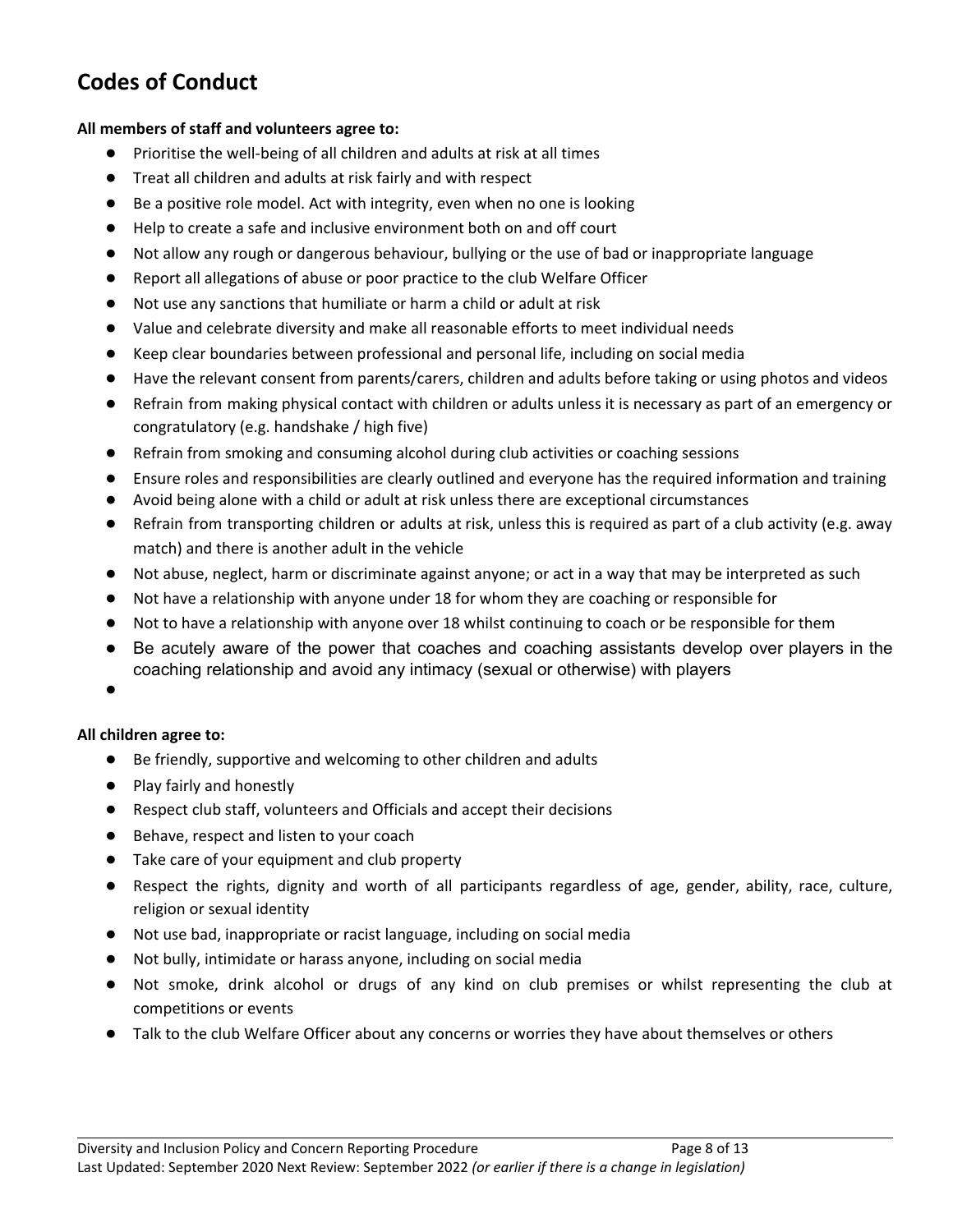#### **All parents and carers agree to:**

- Positively reinforce your child and show an interest in their tennis
- Use appropriate language at all times
- Be realistic and supportive
- Never ridicule or admonish a child for making a mistake or losing a match
- Treat all children, adults, volunteers, coaches, officials and members of staff with respect
- Behave responsibly at the venue; do not embarrass your child
- Accept the official's decisions and do not go on court or interfere with matches
- Encourage your child to play by the rules, and teach them that they can only do their best
- Deliver and collect your child punctually from the venue
- Ensure your child has appropriate clothing for the weather conditions
- Ensure that your child understands their code of conduct
- Adhere to your venue's safeguarding policy, diversity and inclusion policy, rules and regulations
- Provide emergency contact details and any relevant information about your child including medical history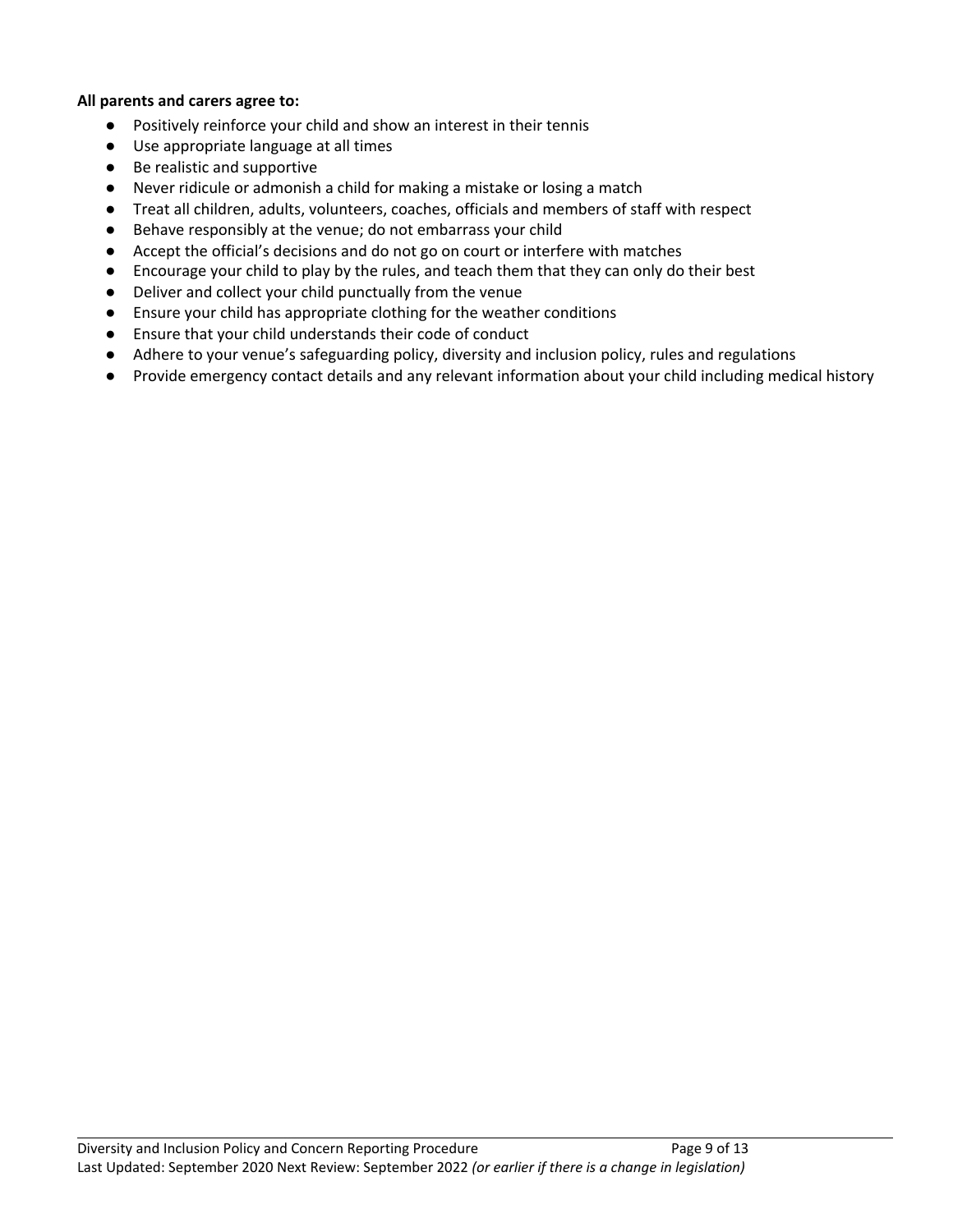#### **Appendix A:**

#### **Glossary of terms**

**Age:** This refers to a person belonging to a particular age group, which can mean people of the same age (e.g. 32-year old's) or range of ages (e.g. 18 - 30-year old's, or people over 50).

**Bisexual or Bi:** – refers to a person who has an emotional and/or sexual orientation towards more than one gender.

**Bullying:** can involve any form of physical, emotional, sexual or discriminatory abuse. It can also include cyber-bullying – using social media or mobile phones to perpetrate bullying.

**Direct discrimination:** treating someone less favourably than another person because of a protected characteristic.

**Disability:** A person having a physical or mental impairment that has a substantial and long-term adverse effect on that person's ability to carry out normal day-to-day activities.

**Discrimination:** treating someone in a less favourable way and causing them harm, because of their age, disability, gender reassignment, marriage or civil partnership, pregnancy or maternity, race, religion or belief, sex or sexual orientation.

**Discrimination by association:** discrimination against someone because they are associated with another person who possesses a protected characteristic.

**Discrimination by perception:** discrimination against someone because of the belief that someone possesses a protected characteristic.

**Diversity:** acknowledging and celebrating the differences between groups of people and between individuals**.**

**Equality**: treating everyone with fairness and respect and recognising and responding to the needs of individuals. Taking positive actions to address existing disadvantages and barriers affecting how people engage with and participate in tennis.

**Ethnicity**: the social group a person belongs to, and either identifies with or is identified with by others, as a result of a mix of cultural and other factors including language, diet, religion, ancestry and physical features traditionally associated with race. Ethnicity is essentially self-defined and may change over time.

**Gay**: refers to a man who has an emotional, romantic and/or sexual orientation towards men. Also, a generic term for lesbian and gay sexuality - some women define themselves as gay rather than lesbian.

**Gender identity: t**his is an individual's internal self-perception of their own gender. A person may identify as a man, as a woman, as neither man or woman (non-binary) or as androgyne/polygender.

**Gender reassignment**: The process of changing or transitioning from one gender to another.

**Harassment:** unwanted conduct related to a relevant protected characteristic, which has the purpose or effect of violating an individual's dignity or creating and intimidating, hostile, degrading, humiliating or offensive environment for that individual or creates an intimidating, hostile, degrading, humiliating or offensive environment. The focus is on the perception of the complainant not the intent of the perpetrator. Employees can complain of behaviour they find offensive even if it is not directed at them.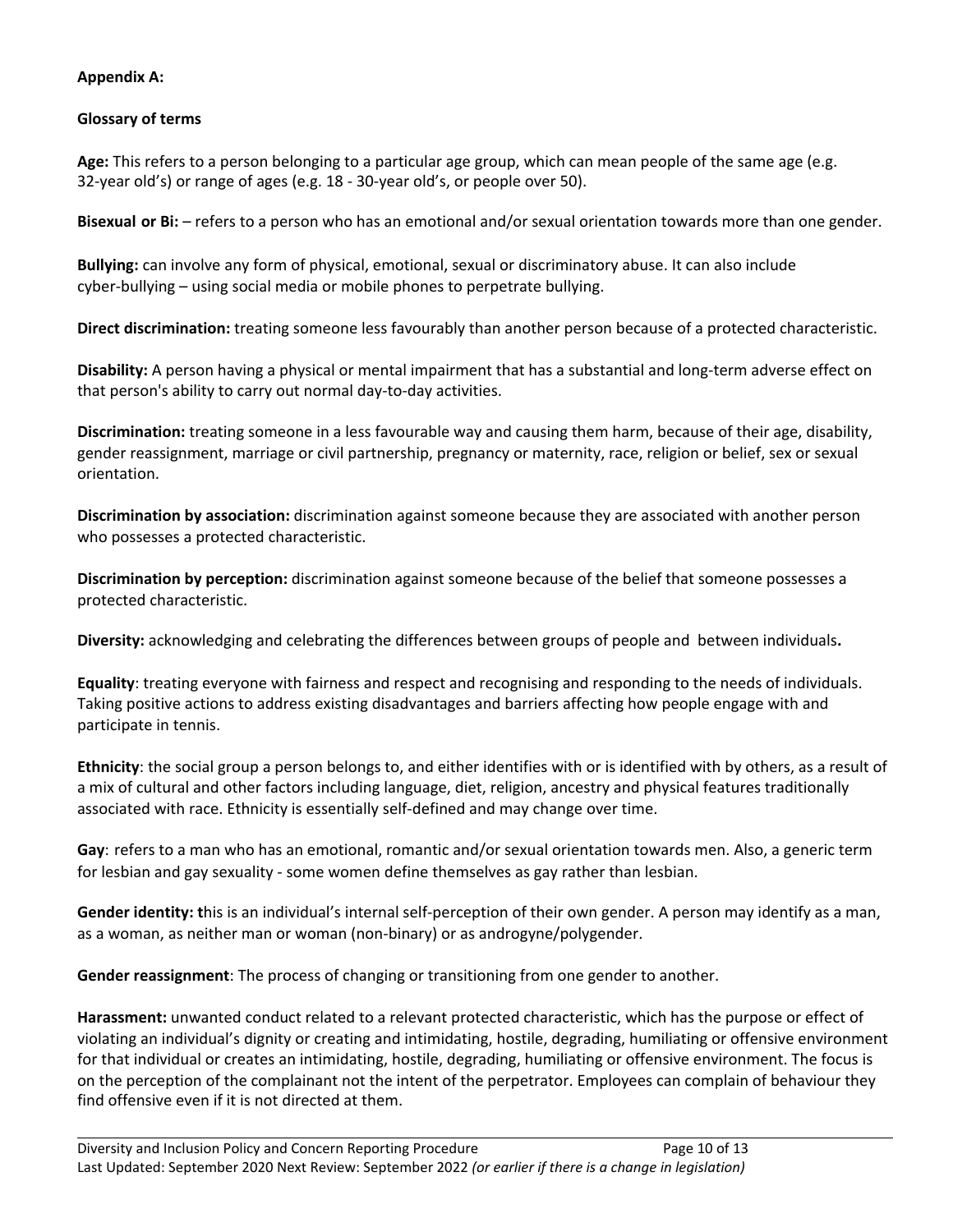**Hate crime:** crime that is targeted at a person because of hostility or prejudice towards that person's disability, race or ethnicity, religion or belief, sexual orientation or transgender identity. This can be committed against a person or property.

**Homophobia**: the fear, unreasonable anger, intolerance or/and hatred toward homosexuality, lesbian gay and bisexual people whether that person is homosexual or not.

**Inclusive leadership** – leaders who are aware of their own biases and preferences, actively seek out and consider different views and perspectives to inform better decision-making. They see diverse talent as a source of competitive advantage and inspire diverse people to drive organisational and individual performance towards a shared vision.

**An Inclusive Leader** – is a role model exemplar of inclusive behaviour; listens to and seeks out the views of diverse people and takes account of these views, without bias, in the decisions they make; appreciates that a diverse group of people will generate more creative solutions to problems and encourages this; inspires people through a shared vision of future success and motivates them to deliver it; leverages difference for high performance and provides responsive excellence to customers', clients' and service users' needs; provides positive feedback to boost people's self-efficacy; puts effort into helping diverse people identify their talents and develop them for performance now and future advancement; communicates authentically and honestly in a way that inspires trust, loyalty and well-being.

**Inclusion:** recognising that people from different backgrounds may have difference needs and expectations and may experience barriers in trying to access tennis. An inclusive venue is one that takes steps to attract and engage with people from many different backgrounds and meet their needs so that everyone has a positive experience and has the opportunity to achieve their potential.

**Indirect discrimination:** a practice, policy or rule which applies to everyone in the same way, but that has a worse effect on some people than others.

**LGBTQ:** an acronym for Lesbian, Gay, Bisexual, Trans and Questioning.

**Lesbian**: a woman who has an emotional romantic and /or sexual orientation towards women.

**Monitoring equality**: refers to data collection and analysis to check if people with protected characteristics are participating and being treated equally. For example: monitoring of the number of people with a disability who play tennis at our venue.

**Non-binary** – an umbrella term for a person who does not identify as only male or only female, or who may identify as both.

**Positive action:** a range of lawful actions that seek to overcome or minimise disadvantages (for example in employment opportunities) that people who share a protected characteristic have experienced, or to meet their different needs.

**Pregnancy and maternity**: pregnancy is the condition of being pregnant or expecting a baby. Maternity refers to the period after the birth, and is linked to maternity leave in the employment context. In the non-work context, protection against maternity discrimination is for 26 weeks after giving birth, and this includes treating a woman unfavourably because she is breastfeeding.

**Questioning**: it refers to the process of exploring your own sexual orientation and/or gender identity.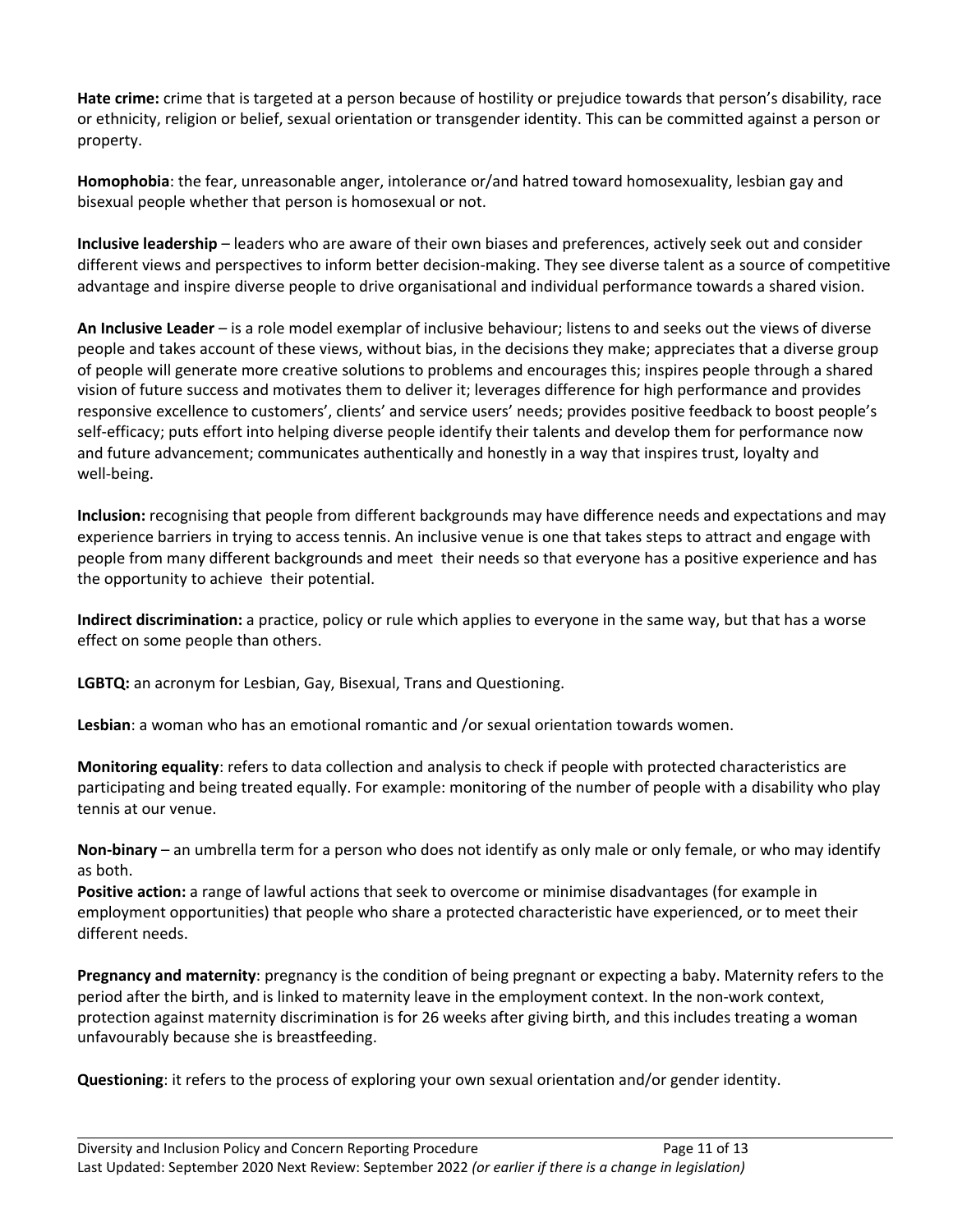**Race:** refers to the protected characteristic of race. It refers to a group of people defined by their race, colour, and nationality (including citizenship) ethnic or national origins.

**Radicalisation, extremism and terrorist behavior**: Radicalisation is the process by which a person comes to support terrorism and/or forms of extremism. Extremism is vocal or active opposition to fundamental British values, including democracy, the rule of law, individual liberty and mutual respect and tolerance of different faiths and beliefs. There is no single way to identify an individual who is likely to be susceptible to extremist ideology. The internet and the use of social media can be a major factor in the radicalisation of people.

**Reasonable adjustment**: What is considered reasonable will depend on all the circumstances of the case including the size of an organisation and its resources, what is practicable, the effectiveness of what is being proposed and the likely disruption that would be caused by taking the measure in question as well as the availability of financial assistance

**Religion or belief:** religion has the meaning usually given to it but belief includes religious and philosophical beliefs including lack of belief (e.g. atheism). Generally, a belief should affect your life choices or the way you live for it to be included in the definition.

**Sex:** refers to the biological makeup such as primary and secondary sexual characteristics, genes, and hormones. The legal sex is usually assigned at birth and has traditionally been understood as consisting of two mutually exclusive groups, namely men and women.

**Sexual orientation:** a person's emotional, romantic and/or sexual attraction to another person.

**Trans:** an umbrella term to describe people whose gender is not the same as, or does not sit comfortably with, the sex they were assigned at birth. Trans people may describe themselves using one or more of a wide variety of terms, including (but not limited to) transgender, cross dresser, non-binary, genderqueer (GQ).

**Transphobia**: the fear, unreasonable anger, dislike, intolerance or/and hatred toward trans people, whether that person has undergone gender reassignment or is perceived to have done that.

**Transsexual Person:** someone who has started the process of changing their gender identity is undergoing or has undergone gender reassignment.

**Unconscious bias or implicit bias:** this refers to a bias that we are unaware of, and which happens outside of our control. It is a bias that happens automatically and is triggered by our brain making quick judgments and assessments of people and situations, influenced by our background, cultural environment and personal experiences.

**Victimisation:** when someone is treated badly because they have made or supported a complaint or grievance.